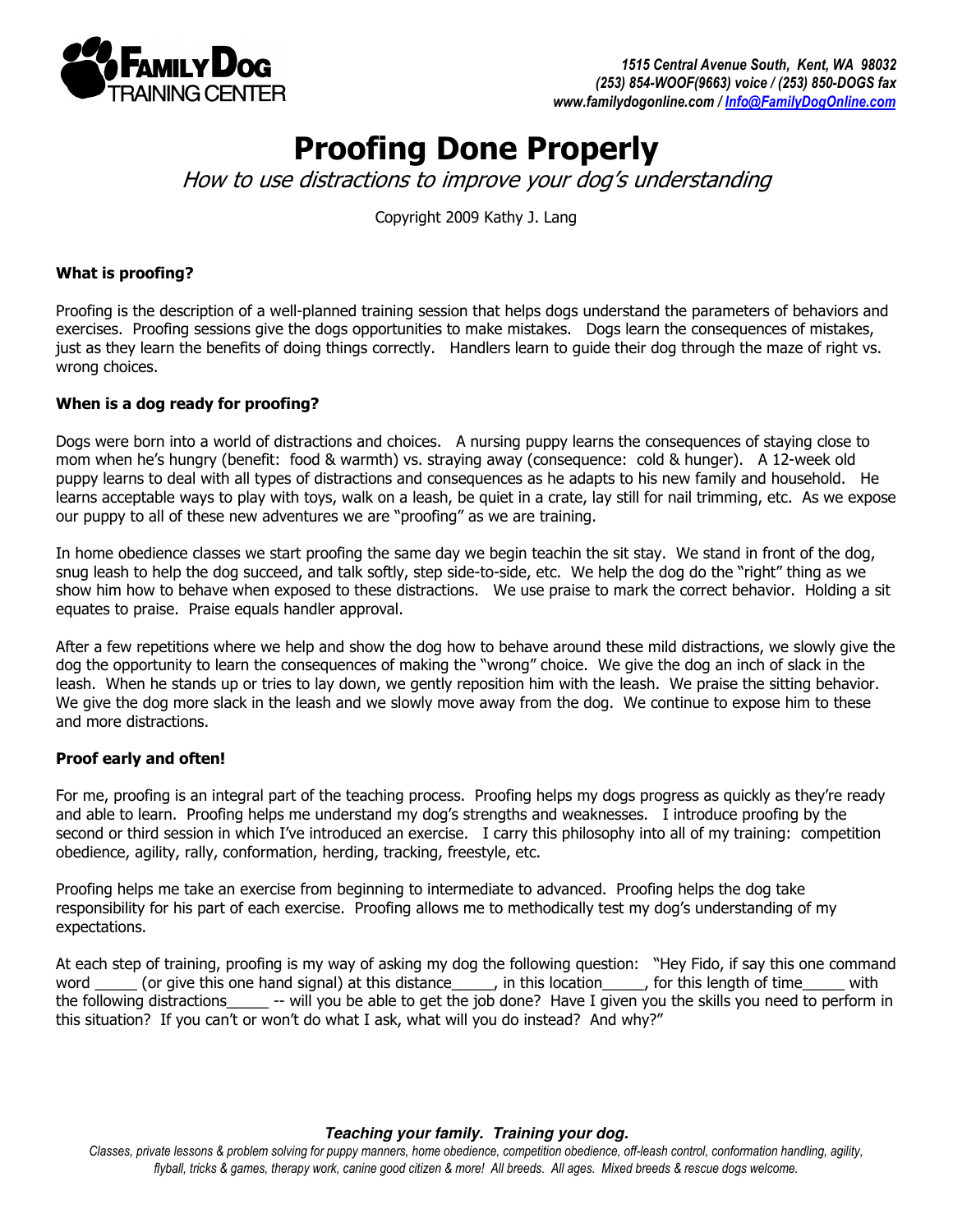## What's the difference between a "training" session and "proofing" session?

For my dogs, there is no difference. Proofing happens in every training session. If I do not challenge my dogs they get bored. Boredom leads to lack of attention, lack of desire to participate in the training session, etc.

I think many people use training sessions to simply repeat behaviors the dog already knows. The result is "pattern training" – a situation in which the dog only knows how to behave in familiar situations and settings.

Other people approach training sessions without a "plan" and they just end up practicing what's easy or comfortable.

Some trainers leave too much to chance in their training sessions. I hear people say "Oh, I just wanted to see what he'll do." Sorry, but a good trainer already has a very good idea of what his dog will do under certain conditions.

Training sessions that lack clear communication are all too common. Training a dog is simply having a "conversation" with a dog. There's an exchange of information that needs to happen. Proofing helps encourage this transfer of data.

#### What makes for clear communication?

The handler can visually picture and verbally describe their dog executing the behavior perfectly.

"My dog is standing next to me, paying attention to me. When I tell him to "sit" he tucks his rear forward and maintains attention on me. When I give him the signal and command to "stay" he remains sitting until I return to his side. He remains sitting until I release him."

The handler can "see" and "describe" examples of their dog making mistakes.

Rock back sit. Slouching on one hip. Not sitting on the first command. Laying down. Standing up. Sniffing the ground. Dancing front feet. Spinning on his hear (to face another direction).

The handler gives a verbal command (or signal) with congruent body language to intiate the dog's behavior.

"Fido, Sit"

The handler has an action plan for each step of the exercise. What if the dog does it correctly? How should the handler respond? The handler should mark with a single word of praise the exact moment the dog responds to the handler's command.

#### "Good." Handler praises dog for listening and responding.

What if the dog does not respond properly? If the dog is confused, the handler helps without repeating the command.

Handler tucks dog's rear into a sit. Handler praises dog when dog sits to mark the proper behavior, even though the handler did all the work.

If the dog knows what to do, but chooses not to obey, the handler gives a mild correction. This correction should result in the dog doing the right thing, in this case sitting.

"Good." Handler praises dog for sitting, even though the handler had to give a correction.

The handler waits a few seconds, then releases the dog with a consistent command and/or signal. The handler has a clear definition of what the "release" behavior is supposed to be – and not be.

 "Okay. With me." Handler moves so that dog gets up. Dog remains in the vicinity of the leash, without pulling or sniffing.

Handlers can prioritize the smaller behaviors than comprise a larger exercise. In the above example, the handler chose not to proceed with the stay portion of the exercise because the dog did not sit on command. That would be appropriate if lack of response to a known command is indicative of the dog's lack of attention and participation in the exercise. The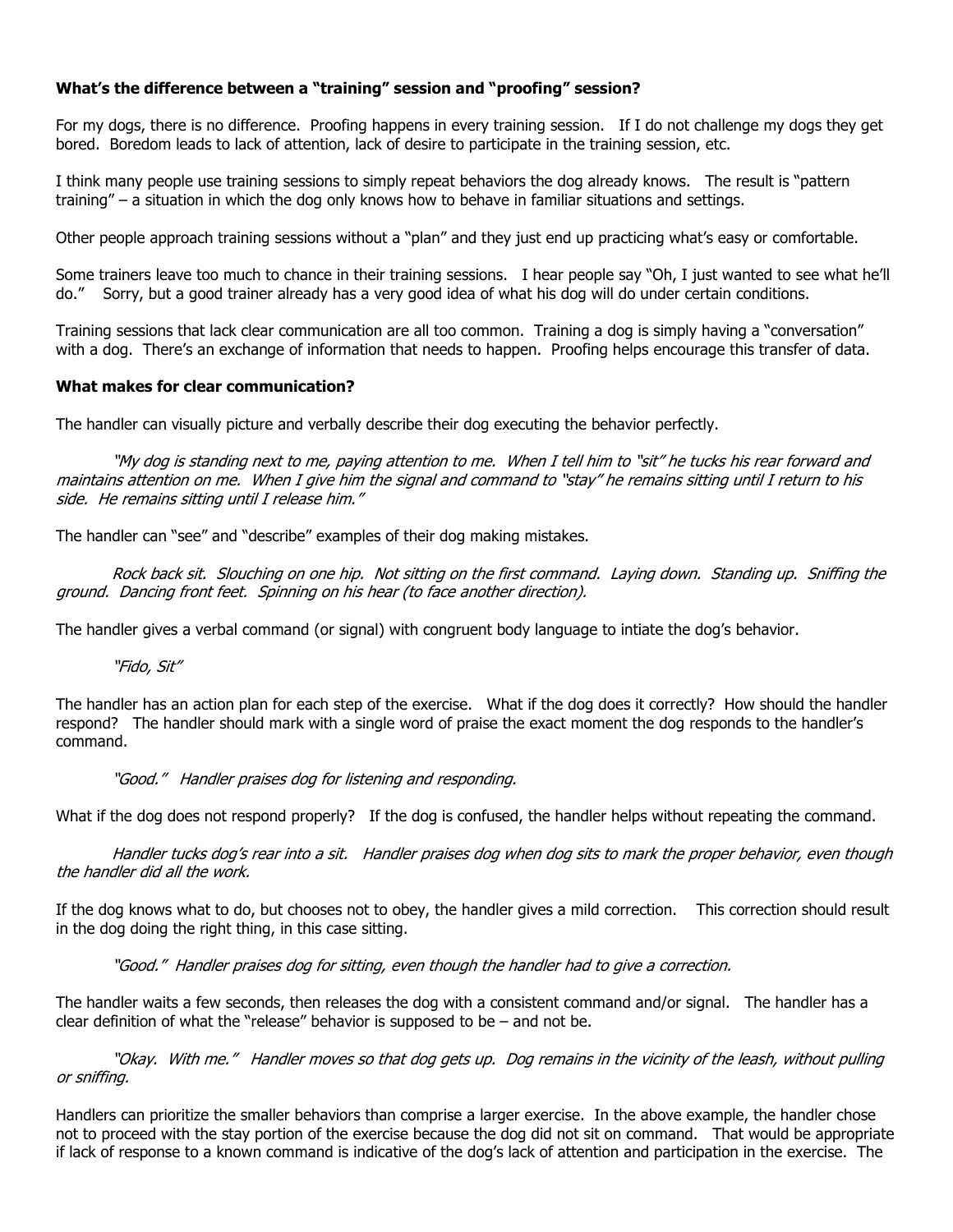handler may decide to proceed would be setting his dog up for failure; if he can't obey the simple sit command how can he be expected to stay?

On the other hand, the owner of a dog that's just learning to sit on command (large breed going through a growth spurt, small dog working through fear issues, etc.) may decide to proceed with the sit stay, knowing he will need to help the dog be successful.

Handlers must also keep track of baseline behaviors. This allows the handler to start each new training / proofing session based on the standards set forth in the previous session. In almost all cases these standards for measuring baseline behaviors fall into one of the following categories:

- Responsiveness to training lure or finished command or signal (Based on the dog's level of training, this is the dog's responsiveness to whatever the handler is doing to cause the dog to initiate the behavior.)
- Time (How long will the dog successfully continue the behavior?)
- Distance (How close is the handler during a sit stay? How far can the dog heel with attention? How far can the dog retrieve a dumbbell? What's the dog's distance and angle of approach to the first weave pole?)
- Location (New locations are challenging and help the dog learn to generalize behaviors.)
- Distractions (List those present in the environment as well as those directed at the dog.)

Keep written notes regarding the dog's performance, based on the above standards. This will make training sessions more productive. Productive training sessions which yield results are more fun – for both dog and handler.

## What constitutes a good proofing / training session?

Repetition #1: The handler uses the dog's previous baseline behaviors to establish a first repetition in which the dog's memory of the previous training session is triggered. The handler does not insult the dog by asking too little, nor does he expect the dog to do more than he's capable of doing. The handler is setting the dog up to be successful.

Repetition #2: The handler makes a conscious decision to challenge the dog by raising one of the standards: Time, or distance, location or a specific distraction directed at the dog. The handler is setting the dog up to make a choice. If the dog is successful, the handler knows he's not challenging the dog enough and repetition #3 will need to be a little harder.

Repetitions #3 and/or #4: The handler should control the time, distance and distractions to help the dog make the correct decisions. This might mean making the exercise slightly easier to help the dog have a better understanding of what's expected.

A good proofing session also has the following qualities:

- A clear beginning, middle and end of each reptition.
- Setting the dog up to succeed 75% of the time.
- Setting the dog up to make mistakes 25% of the time.
- Limiting the dog's mistakes to a maximum of 2 or 3 within one repetition.
- A methodical change / increase / decrease in the variables (time, distance, locations, distractions)
- Clear communication between dog and handler (see previous section)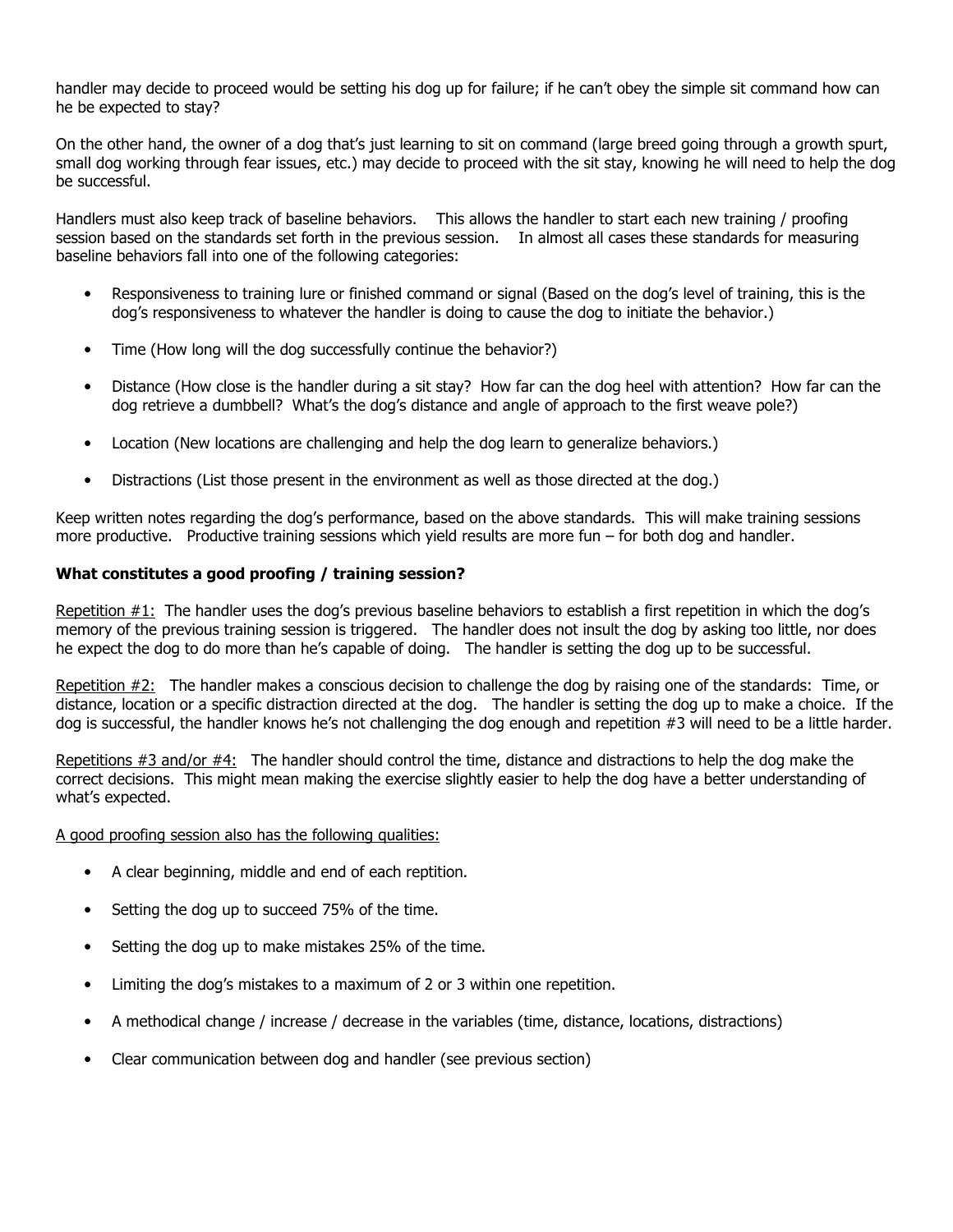## How to tell the dog he's made the right decision:

- A single word of praise at the moment he obeys a command.
- An additional word of praise when he makes the right choice.
- An additional word of praise when you've increased the difficulty (time, distance, location, distractions).
- One small treat to strengthen the praise.

#### How to tell the dog he's made the wrong decision:

• Do not react – unrewarded behavior will often extinguish itself.

#### How to help the dog fix a mistake when he's confused and trying:

- Maintain the same expression while you slowly move toward the dog (or dumbbell or target or obstacle, etc.). If he picks up on your "clues" give him a big reward for fixing his mistake. Praise the moment he does the right thing, then release and start over.
- Slowly begin to help the dog do the right thing (leash, food lure, signal, etc.). If he picks up on your "clues" give him a big reward for fixing his mistake. Praise the moment he does the right thing, then release and start over.
- Draw the dog a picture help him do the behavior all the way through. Praise the moment he does the right thing, then release and start over.

#### What to do when the dog isn't trying:

- Make sure you have your dog's attention
- Make sure you aren't expecting too much from your dog.
- Make sure you're communicating clearly  $-$  ask a friend or instructor for their honest opinion.
- Lower the standards (make it easier) to make sure the dog understands.
- Slowly escalate corrections (whatever is appropriate for your dog, exercise and level of training). Do not become emotional when the dog becomes challenging. Dominant, manipulative and pushy dogs like to push their owner's buttons. Remember to tell the dog when he's made the right decision – even if you had to do it for him!

#### Skipping steps and missing opportunities:

One problem I see frequently with dogs who are past the beginning stages of training and starting to put behaviors or sequences together has to do with owners who forget to break down exercises when portions become broken – through proofing or neglect.

Some examples:

- Dog is on a sit stay. Cat walks by. Dog thinks about chasing cat but doesn't. Handler says nothing to the dog until after she's gone back and released the dog. Dog gets praised for being released – not for making the decision to ignore the cat.
- Dog has been sent to retrieve a dumbbell. Dog sniffs the ground for several seconds before picking up the dumbbell. Handler waits. Dog returns with dumbbell. Handler takes the dumbbell and praises the dog. Dog gets praised for releasing the dumbbell. (A smart handler would have praised the dog the instant the dog's mouth contacted the dumbbell…and then set up some proofing opportunities to work through sniffing.)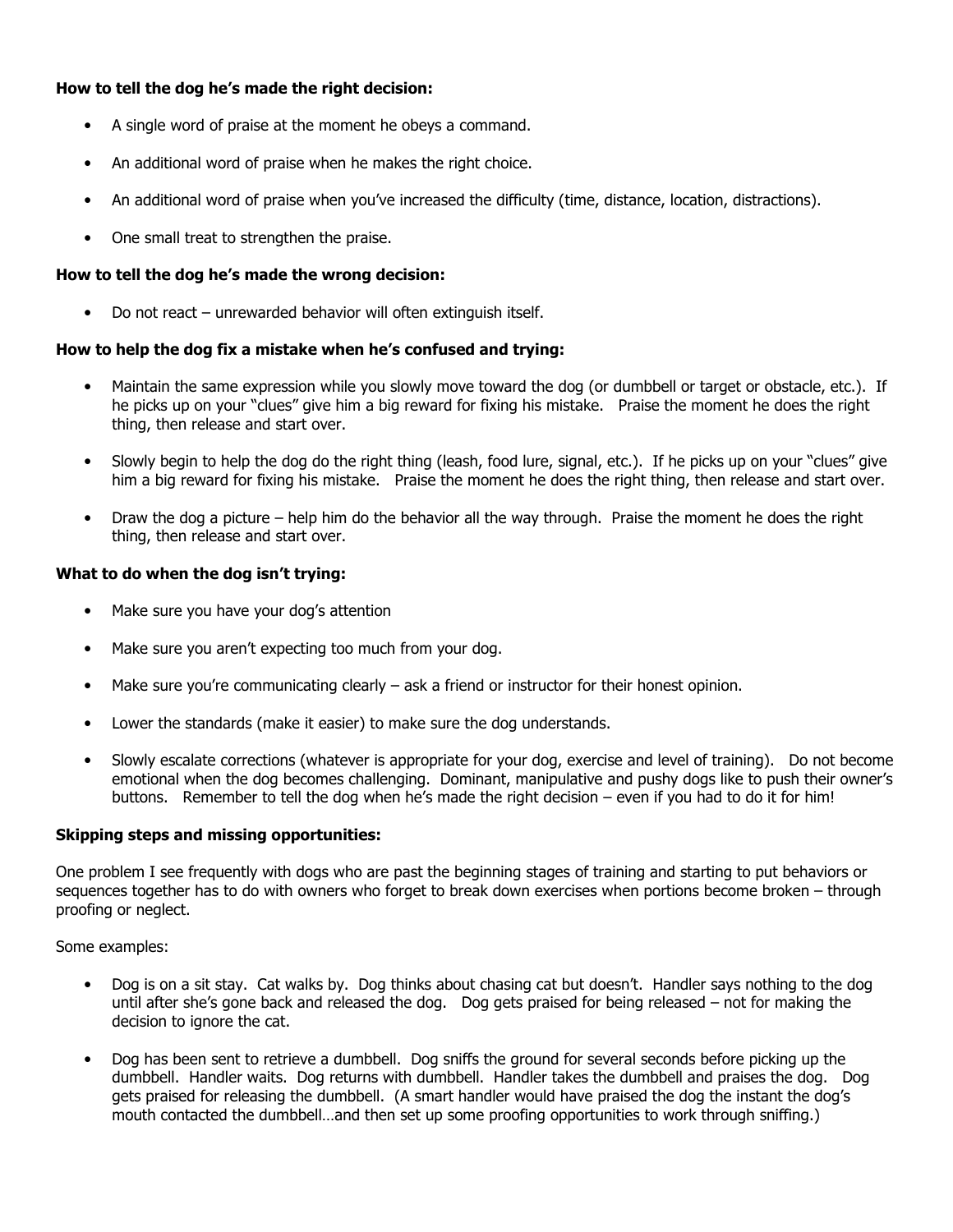- Dog is anxious to go over a jump. He's been left on a sit stay. Dog fidgets the sit stay because he's anxious to jump. Handler jumps the dog and then praises the dog. The dog gets a double reward – the fun of jumping and the praise after he's come to the handler. (A smart handler realizes the importance of the sit stay and does not let it deteriorate. She goes back and praises/feeds the dog for staying. Then releases the dog to start over. She repeats this until the stay is solid. Only then does she jump the dog.)
- Dog is learning to heel with attention. Handler tells the dog to "heel" and begins walking. Handler loses the dog's attention but keeps going for several steps, then releases, feeds and praises the dog. The dog has just learned that no attention is required for heeling; in fact you get fed and praised after you walk without attention. (A smart handler would freeze, get the dog's attention back, praise and/or feed the instant attention returns and then release the dog to start over.)
- Dog is learning weave pole entrances from angles. Handler has been successful sending dog to weave poles with wires, from a distance of 6 feet at 45 degrees to the right of the first pole. In today's training session, in a familiar training location, the dog sniffs the ground and goes on past the weave poles. The handler takes the dog by the collar and uses food to lure the dog through the weave poles. The handler then praises and gives the dog the food after he exits the last pole. The dog has learned several things: 1) sniffing the ground has no consequences; 2) when you don't do something right your owner will show you how to do it with food; 3) you get food for being released. (A smart handler would have worked through the sniffing distraction by either helping or correcting the dog for the misbehavior – which was sniffing. The problem wasn't the weave poles; the problem was the dog sniffing. The smart handler would then have marked the correct behavior with a single word of praise the instant the dog correctly entered the first pole.)
- Dog is working on the drop on recall. The dog's drop is slow and inconsistent. The handler leaves the dog on a sit stay and walks to the other end of the ring. The dog sniffs the ground and the handler ignores it. The handler calls the dog. The dog waits for several seconds and then responds slowly, sniffing the ground as he comes to the handler. The handler gives the dog the drop command. The dog continues coming and sniffing. The handler walks to the dog and lures the dog down with food. The handler then backs up, calls the dog and finishes the dog. The dog is given praise and food after finishing. QUESTION? What did the dog learn? How many parts of this exercise are broken? What would a smart handler do?
- Dog is learning to work sheep in a small arena. This involves holding a sit stay while the handler opens the pen where the sheep are kept. In the dog's excitement he breaks the stay. The handler shrugs and lets the dog go beause it's "too late." QUESTION? What did this dog just learn? What would a smart handler do?
- Dog is learning to work further away from the handler on the agility course and he's struggling with the "Get out" command (move out to take the obstacle). Dog misses obstacles by coming back to handler. Handler tries again. Dog makes another mistake. Handler tries again. Dog finally does the behavior correctly. Handler does not acknowlege the dog's correct choice but goes on to give additional commands to take the next series of obstacles. Dog ends the series by coming back to the handler where it gets petted and praised and played with. QUESTION? What has the dog learned?

## In conclusion….

Proofing makes sense. Proofing is fun. Proofing results in faster results. Proofing helps handlers understand what their dogs have learned. Proofing helps clarify weaknesses in training.

Proofing is hard on the humans because it requires thinking. Proofing requires a note book to keep track of baseline behaviors.

In the end, proofing is definitely worth it!

Questions? Comments? Askkathylang@aol.com